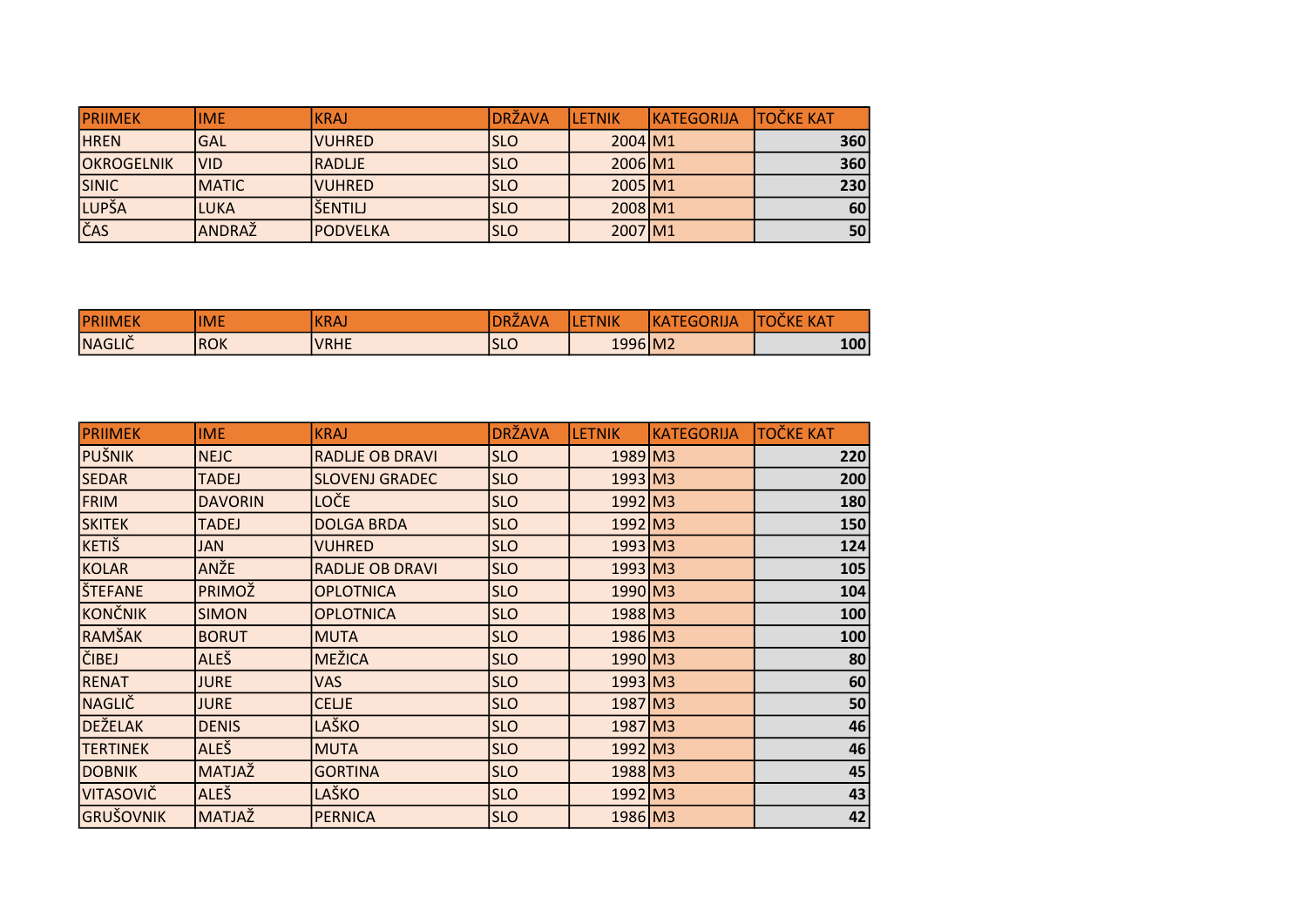| <b>PRIIMEK</b>    | <b>IME</b>        | <b>KRAJ</b>                | <b>DRŽAVA</b> | <b>LETNIK</b>      | KATEGORIJA | <b>TOČKE KAT</b> |
|-------------------|-------------------|----------------------------|---------------|--------------------|------------|------------------|
| <b>FORNECI</b>    | <b>BOŠTJAN</b>    | <b>MUTA</b>                | <b>SLO</b>    | 1980 M4            |            | 300              |
| <b>PROŠT</b>      | <b>DANI</b>       | <b>DRAVOGRAD</b>           | <b>SLO</b>    | 1981 M4            |            | 207              |
| <b>JENSCHATZ</b>  | <b>SEBASTIAN</b>  | <b>BLEIBURG</b>            | <b>AUT</b>    | 1981 M4            |            | 200              |
| <b>SMOVNIK</b>    | MATJAŽ            | <b>GORTINA</b>             | <b>SLO</b>    | $1976$ M4          |            | 200              |
| ČRETNIK           | <b>MARKO</b>      | <b>SOJEK</b>               | <b>SLO</b>    | 1980 M4            |            | 180              |
| <b>JEZERŠEK</b>   | PRIMOŽ            | <b>MUTA</b>                | <b>SLO</b>    | 1981 M4            |            | 177              |
| LUPŠA             | <b>ALEKSANDER</b> | lšentilj                   | <b>SLO</b>    | $1974 \, \text{M}$ |            | 139              |
| <b>ERJAVEC</b>    | <b>ROK</b>        | <b>SLOVENJSKA BISTRICA</b> | <b>SLO</b>    | $1976$ M4          |            | 130              |
| <b>MAHER</b>      | <b>MATEJ</b>      | <b>RADLJE OB DRAVI</b>     | <b>SLO</b>    | 1982 M4            |            | 106              |
| ŠUMAH             | <b>ROBERT</b>     | <b>SLOVENJ GRADEC</b>      | <b>SLO</b>    | 1979 M4            |            | 100              |
| <b>MICHEU</b>     | <b>MARIO</b>      | <b>BLEIBURG</b>            | <b>AUT</b>    | $1983$ M4          |            | 95               |
| <b>VAMPL</b>      | TOMAŽ             | <b>MARIBOR</b>             | <b>SLO</b>    | 1978 M4            |            | 50               |
| <b>GOSTENČNIK</b> | <b>JURE</b>       | <b>MARIBOR</b>             | <b>SLO</b>    | $1979$ M4          |            | 46               |
| <b>JERAS</b>      | TOMAŽ             | <b>PEKRE</b>               | <b>SLO</b>    | 1977 M4            |            | 46               |
| <b>ČELOGIGA</b>   | <b>DANILO</b>     | <b>MARIBOR</b>             | <b>SLO</b>    | $1979$ M4          |            | 45               |
| <b>VISOČNIK</b>   | MATEVŽ            | <b>GORTINA</b>             | <b>SLO</b>    | $1979$ M4          |            | 45               |
| KOMPAR            | <b>ROBERT</b>     | RAVNE NA KOROŠKEM          | <b>SLO</b>    | $1979$ M4          |            | 44               |
| <b>GOLOB</b>      | <b>ZVONKO</b>     | <b>SELNICA OB DRAVI</b>    | <b>SLO</b>    | 1977 M4            |            | 43               |
| REBERNIK          | <b>MARJAN</b>     | <b>MUTA</b>                | <b>SLO</b>    | 1978 M4            |            | 43               |
| <b>DOBNIK</b>     | <b>ANDREJ</b>     | <b>RADLJE OB DRAVI</b>     | <b>SLO</b>    | 1983 M4            |            | 42               |
| <b>LESKOVŠEK</b>  | <b>PETER</b>      | <b>SLOVENJ GRADEC</b>      | <b>SLO</b>    | $1976$ M4          |            | 41               |
| <b>SALCMAN</b>    | <b>JOŽEF</b>      | <b>GORTINA</b>             | <b>SLO</b>    | 1981 M4            |            | 41               |
| <b>GOLIČNIK</b>   | <b>BOŠTJAN</b>    | <b>SLOVENJ GRADEC</b>      | <b>SLO</b>    | 1975 M4            |            | 40               |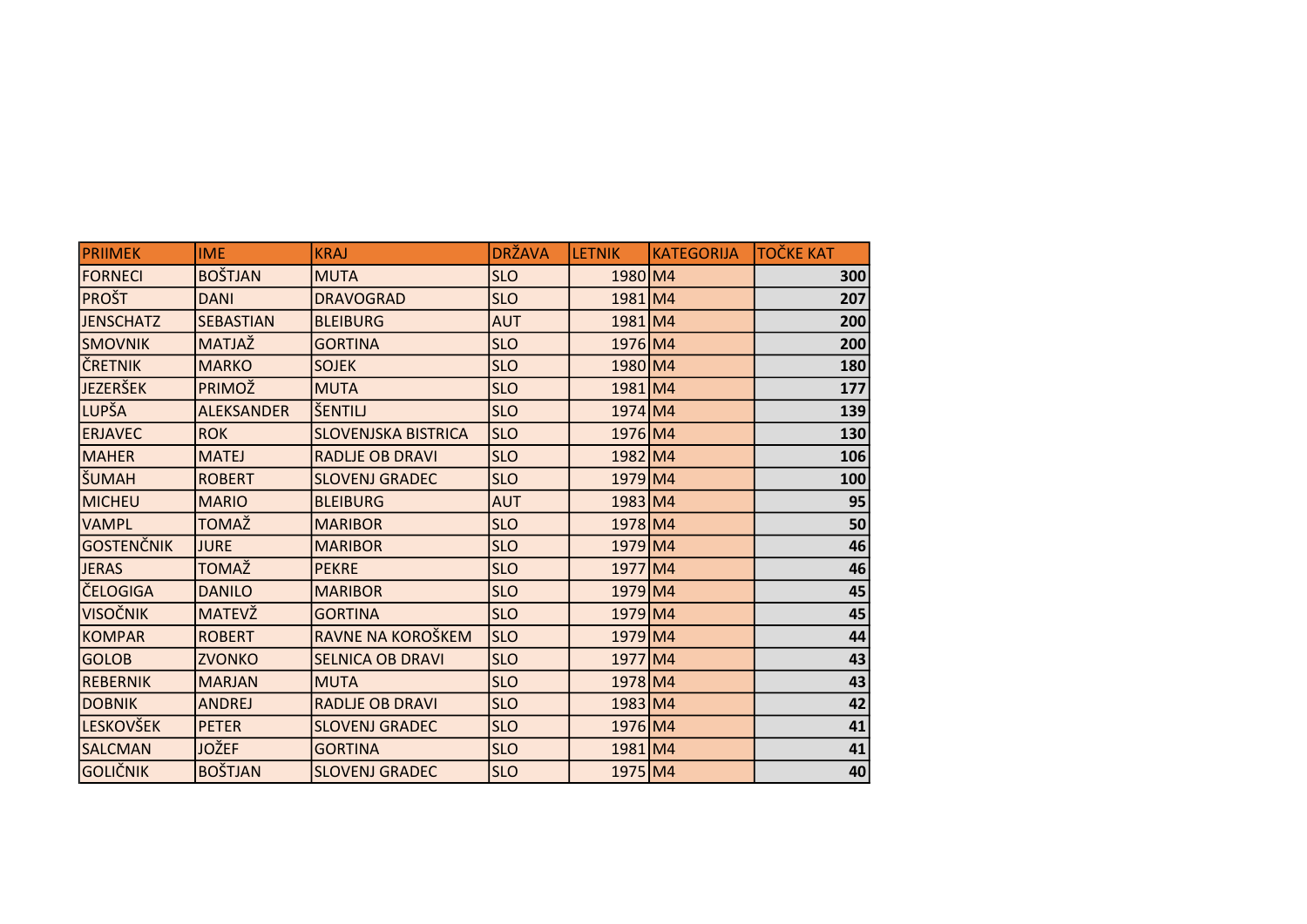| <b>PRIIMEK</b>   | <b>IME</b>     | KRAJ                   | <b>DRŽAVA</b> | <b>LETNIK</b>       | KATEGORIJA | <b>TOČKE KAT</b> |
|------------------|----------------|------------------------|---------------|---------------------|------------|------------------|
| ONUK             | <b>BORIS</b>   | RADLJE                 | ISLO          | 1966 M5             |            | 386              |
| <b>HAFNER</b>    | <b>MARKO</b>   | <b>MUTA</b>            | <b>SLO</b>    | 1973 M5             |            | 250              |
| <b>GAJSER</b>    | <b>LEON</b>    | RAČE                   | <b>SLO</b>    | 1970 M <sub>5</sub> |            | 200              |
| <b>BUDIMIR</b>   | DAVID          | <b>SLOVENJ GRADEC</b>  | <b>SLO</b>    | 1970 M <sub>5</sub> |            | 180              |
| <b>ZAVRATNIK</b> | <b>SANDI</b>   | <b>MUTA</b>            | <b>SLO</b>    | 1969 M5             |            | 96               |
| <b>KROF</b>      | <b>ROBERT</b>  | <b>PREVALJE</b>        | <b>SLO</b>    | 1972 M <sub>5</sub> |            | 95               |
| <b>BREZOVNIK</b> | BOGDAN         | <b>TRBONJE</b>         | <b>SLO</b>    | 1968 M5             |            | 80               |
| <b>ISAK</b>      | <b>ANDREJ</b>  | <b>RADLJE OB DRAVI</b> | <b>SLO</b>    | 1966 M5             |            | 80               |
| <b>LUPAR</b>     | <b>WERNER</b>  | BLEIBURG               | <b>AUT</b>    | 1967 M5             |            | 60               |
| <b>HERIC</b>     | <b>BOŠTJAN</b> | <b>MARIBOR</b>         | <b>SLO</b>    | 1972 M <sub>5</sub> |            | 60               |
| <b>REZMAN</b>    | ALEKSANDER     | <b>CELJE</b>           | <b>SLO</b>    | 1971 M5             |            | 44               |

| <b>PRIIMEK</b>  | lime           | <b>KRAJ</b>           | <b>DRŽAVA</b> | <b>LETNIK</b>         | <b>KATEGORIJA</b> | <b>TOČKE KAT</b> |
|-----------------|----------------|-----------------------|---------------|-----------------------|-------------------|------------------|
| <b>GRIČNIK</b>  | <b>HINKO</b>   | <b>LOVRENC</b>        | <b>SLO</b>    | 1962 M <sub>6</sub>   |                   | 460              |
| <b>TKAVC</b>    | <b>JOŽEF</b>   | <b>IPOLZELA</b>       | <b>SLO</b>    | 1950 M6               |                   | 320              |
| ČRETNIK         | <b>IVAN</b>    | <b>CELJE</b>          | <b>SLO</b>    | $1963$ M6             |                   | 180              |
| <b>PATERNUŠ</b> | <b>VLADO</b>   | <b>DRAVOGRAD</b>      | <b>SLO</b>    | $1961$ M <sub>6</sub> |                   | 100              |
| <b>HOJNIK</b>   | <b>BOGOMIR</b> | <b>BREZNO</b>         | <b>SLO</b>    | 1960 M6               |                   | 60               |
| MAZGAN          | <b>JANEZ</b>   | <b>GORTINA</b>        | <b>SLO</b>    | $1953$ M6             |                   | 60               |
| KOSELJ          | <b>STANE</b>   | <b>SLOVENJ GRADEC</b> | <b>SLO</b>    | $1948$ M6             |                   | 50               |

| $A \sqcap L$<br><b>PRIII</b><br>WIEN | <b>IME</b>  | <b>IKRAJ</b>            | $\sim$<br>$\Lambda$<br><i><b>IA</b></i><br>DR2 | ГNІК<br>. . | <b>COLLECT</b><br>ЧK.<br>ΔY<br>9K F<br>. FIFI | <b>KAT</b><br>٦О<br>ш |
|--------------------------------------|-------------|-------------------------|------------------------------------------------|-------------|-----------------------------------------------|-----------------------|
| <b>PLANTAK</b>                       | <b>TEJA</b> | $\sim$<br><b>ŽERJAV</b> | $\sqrt{ }$<br>ו הו<br>ISLU                     | 1987 22     |                                               | 200                   |